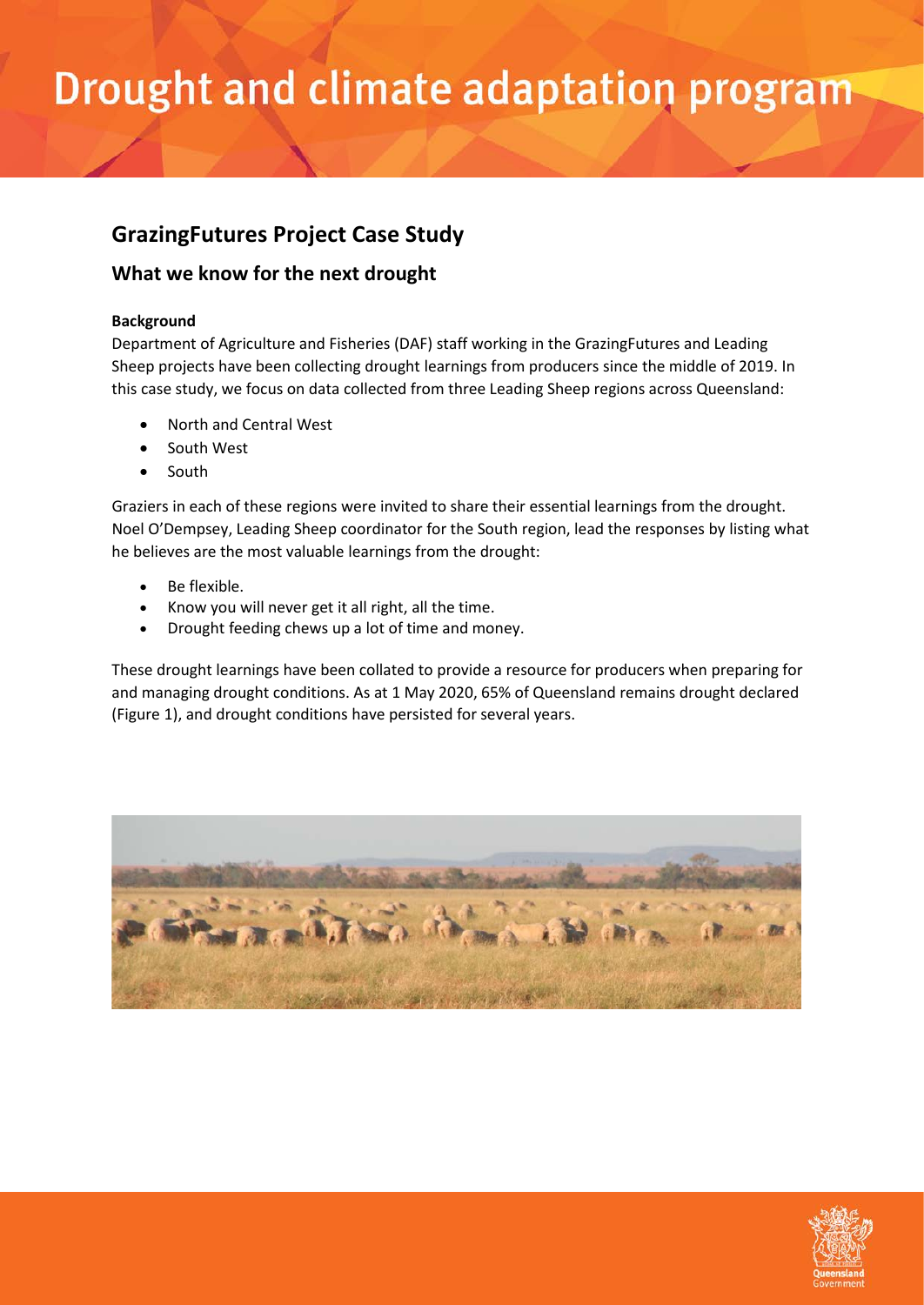

*Figure 1:* Drought Situation in Queensland as at 1 May, 2020. *Source[: https://www.longpaddock.qld.gov.au/drought](https://www.longpaddock.qld.gov.au/drought)*

In Australia's highly variable climate, future droughts are inevitable and learning from the past will prove valuable in maintaining productivity in the future. Whilst productivity of land and resources was a key theme in these drought-learning discussions, of equal significance was the importance of each person looking after their emotional wellbeing as well as that of their families.

GrazingFutures supports the resilience of grazing businesses by assisting graziers to recover from the current drought and by educating them to be better equipped to prepare their business and manage future drought conditions. The western Queensland grazing industry contributes significantly to regional economies, so when the industry is profitable regional communities generally perform well. In short, resilient grazing businesses contribute to resilient communities.

The GrazingFutures team recognises the value landholders put on their natural resources. Through best practice extension the project team supports these businesses to identify where they can best improve. The team works with producers to grow their knowledge and skills through the best available science, encouraging best practice adoption. An opportunity was created to capture and share industry knowledge and experience using a process for identifying drought learnings.

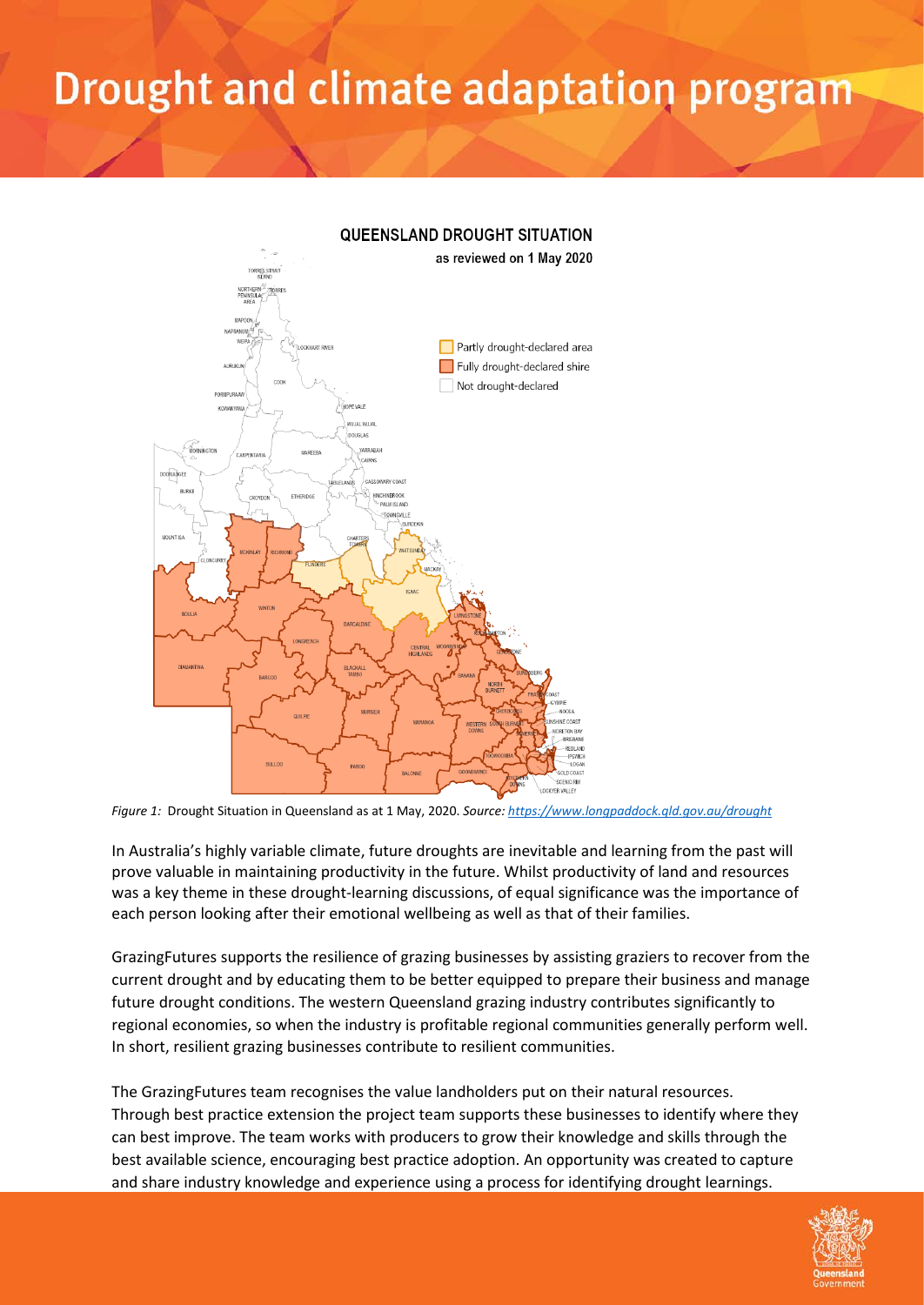### **Process for identifying learnings**

#### **Initial inspiration**

- •There seemed to be a lack of available producer-contributed resources to draw on during drought •Networking with producers revealed an understanding of their depth of knowledge in handling drought
- conditions and the benefits to be gained from sharing these ideas, while it is fresh in their mind

#### **Background agenda**

- Project staff who also run their own properties started the ball rolling by releasing some of their key learnings
- •Producers from each of the three Leading Sheep regions were invited to contact their respective coordinator to share their key learnings

#### **Media releases**

•Learnings from producers were compiled from producers and released through media for the months of October to December, 2019

#### **Summarising**

•All learnings were compiled into a summary under key headings of 'business' and 'family'

#### **New learnings**

- •With some areas of the state receiving substantial rainfall during the period of this survey, it became clear that preparing for rain is equally as important as preparing for drought
- Producers in all regions were contacted to see if they were preparing for rain and if so how they were preparing

#### **Media release**

- •The purpose of sharing what the interviewed producers are doing in preparation for rain was to encourage other producers to think how they can best prepare the business, land and themselves for when it rains.
- •Learnings for each of the three regions were released separately to acknowledge the varying state of drought and range of conditions across Queensland

#### **Outcome**

- •Key learnings have been released for reference both during the drought and for preparation when the drought breaks
- •It is recognised that there is potential for further learnings to be collected when Queensland producers are in the recovery stage
- •Whilst no two droughts are the same, these collated learnings can now act as a resource for producers to use in future drought conditions

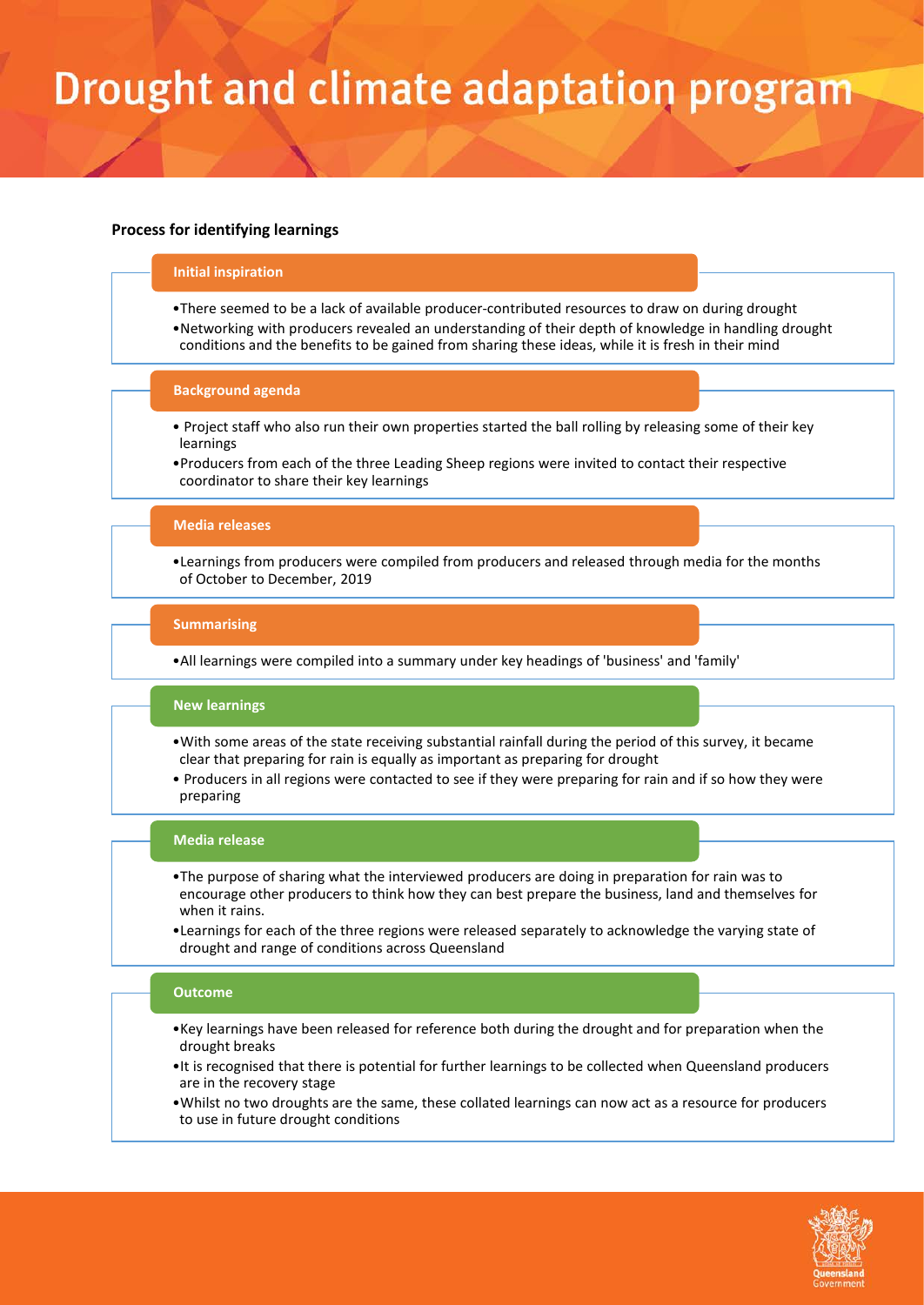## **Key learnings for drought management**



### **Key learnings for the grazing business include:**

- Prepare gross margins and cash flows before restocking.
- Have flexibility in your business and decision-making options.
- Be firm with your decision-making dates, such as selling dry stock early. For example, if it hasn't rained by the  $1<sup>st</sup>$  of January I will...
- Continue conversations with your banker to assess your options.
- Consider your total grazing pressure by including sources other than livestock e.g. kangaroos.
- Don't be afraid to sell and if you do decide to feed, ensure you calculate expenses very carefully.

*"While it is still fresh in your mind do your personal Drought Management Plan with triggers, firm dates and actions"* – Producer from southern Queensland.

### **Key learnings for managing livestock**

- Effectively manage your ram and ewe conditions to achieve optimal lambing.
- Begin managing predators well before lambing.
- Establish improved pastures and slow the cross-country water flow.
- Keep stock in good enough condition that you still have options.
- Destock progressively and early.
- Gradually introduce feed to stock, especially when preparing to enter feedlots.

*"Stock need to be kept in reasonable order to keep options open"* – Producer from central-western Queensland.

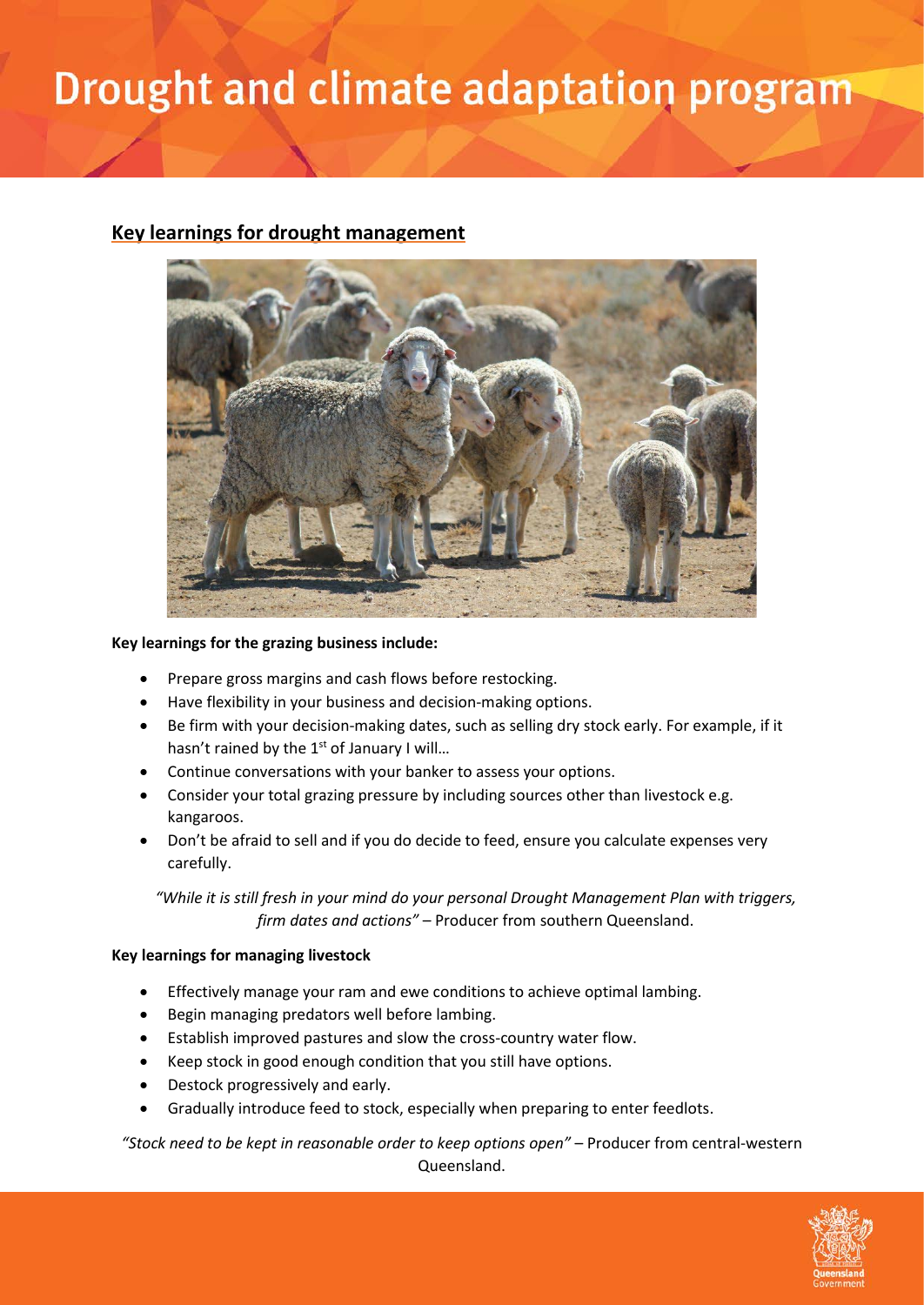### **Key learnings regarding emotional well-being**

- Have off-farm focuses in the community such as sporting clubs.
- Go on a holiday or at least plan one.
- Find mechanisms that work for you to reduce stress.
- Look out for yourself, your family and your friends.
- Accept that not every decision is going to be the right one.

*"Base your decisions so you remain in control and not driven by the drought"* – Producer from southern Queensland.

## **Key learnings for when it rains**



Preparing for rain during drought is equally as important as preparing for drought during a favourable season. In line with this idea, research was conducted to capture the successful management and operational actions producers take *before* and *during* drought recovery.

### **Key drought management actions for when it rains**

- Maintain the integrity of ground cover to assist response/recovery when it does rain.
- Actively plan for the possibility of a late season or failed wet season.
- Maintain off-farm focuses, such as in local sporting teams.
- Participate in off-farm personal development, made more accessible through webinars and podcasts.
- Conduct low-cost repairs and maintenance that are overlooked when busy.
- Prepare to restock with quarantine measures in place.
- Research historical rainfall patterns and attempt to set-up the enterprise so it can fit the historical figures more often than not.
- Study benchmarking data to determine major profit drivers and the key elements to maintain through the drought to ensure you have an 'engine' to recover from drought.
- Exclusion fencing permits total grazing pressure to be optimally managed. Through this, country can be spelled which will change the landscape for the better. It allows better